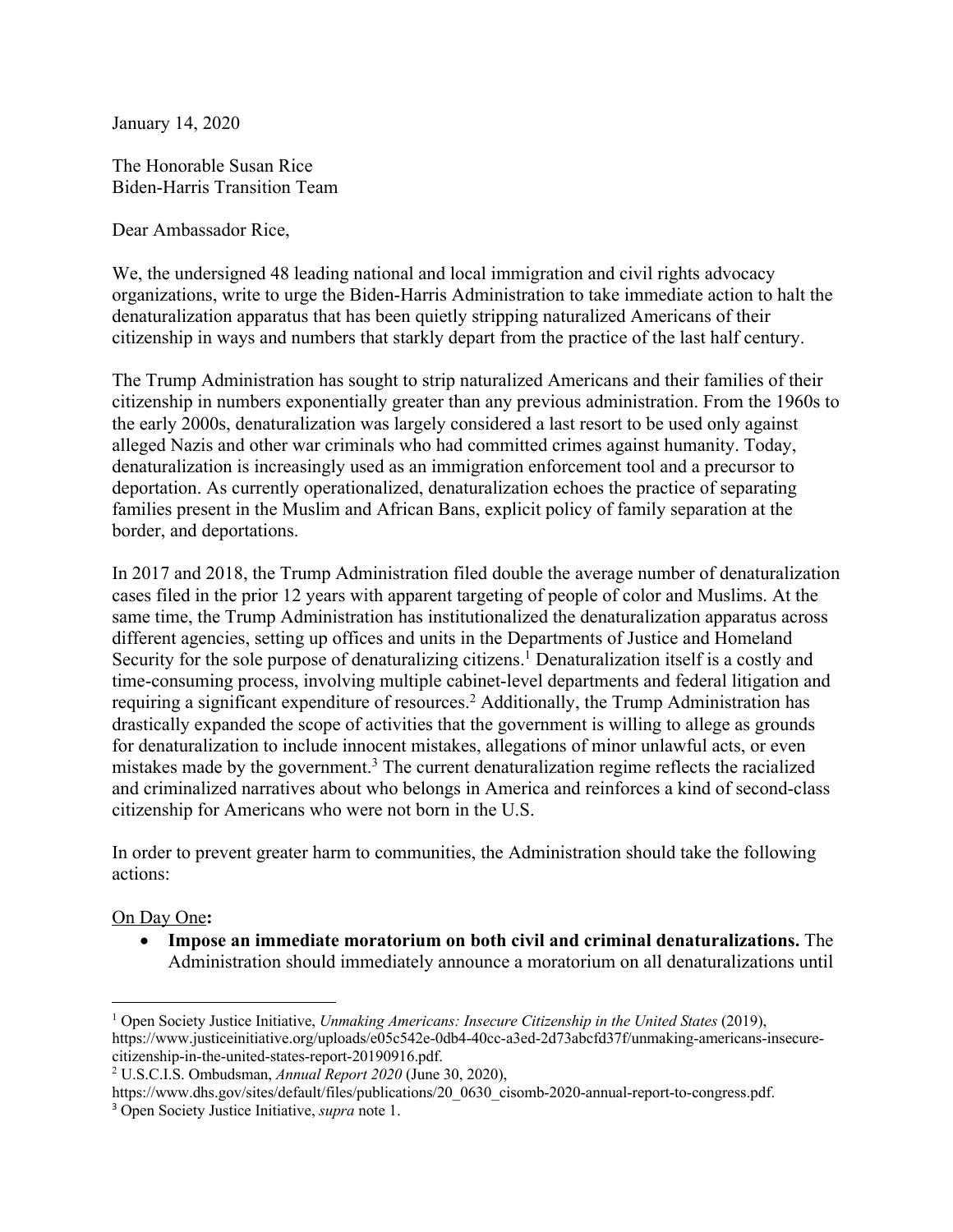the new Administration has fully assessed the current operations and put appropriate safeguards in place.

## In the First 30 Days:

- **Conduct a thorough review of federal agencies with an eye toward dismantling offices or units focused on denaturalizing citizens.** The Administration should dismantle the Trump Administration's denaturalization apparatus in the Departments of Homeland Security, Justice, and State within the first 100 days. This dismantling should disband Operations Janus, Second Look, and Prison Lookout; USCIS's Benefits Integrity Office; and DOJ Office of Immigration Litigation's Denaturalization Section.
- **Publish without delay all data relating to denaturalization priorities and policies and individual denaturalization cases since 2008**. In addition, publish a report analyzing denaturalization investigations and prosecutions to determine whether these actions have been disproportionately aimed at particular racial, religious, ethnic, cultural, or other groups.

## In the First Six Months:

- **Work with impacted individuals and advocacy organizations to evaluate the civil and criminal denaturalization apparatus.** Pending evaluation, issue guidance to federal agencies that denaturalization should be pursued in only the most egregious cases.
- **Institute a process for reviewing recent denaturalizations with an eye toward reinstating citizenship of denaturalized individuals and their derivatives.** Through civil denaturalization, naturalized Americans and their children and spouses have been stripped of their citizenship through coercive settlement agreements or civil mechanisms, often without procedural protections, and often based on questionable evidence such as a single disputable fingerprint.
- **Institute oversight measures to ensure that the expanding use of new technologies and databases designed to track identities across government bureaucracies do not discriminatorily surveil communities of color.** Digitization of highly questionable paper-based fingerprint cards and the gradual linking of immigration and law enforcement databases are central to immigration enforcement through denaturalization.
- **Support legislation designed to limit denaturalization and institute procedural protections for those subject to civil denaturalization.** Support legislation providing procedural protections in civil denaturalization proceedings and eliminating all but the most egregious grounds of denaturalization.

These recommendations are a start for this Administration to rectify this problem and a step towards reaffirming the security of citizenship for 21 million naturalized Americans.

Thank you for your consideration. We look forward to working with you to make this vision a reality. You may direct further inquiries to Deborah Choi at Deborah@muslimadvocates.org.

Respectfully,

Muslim Advocates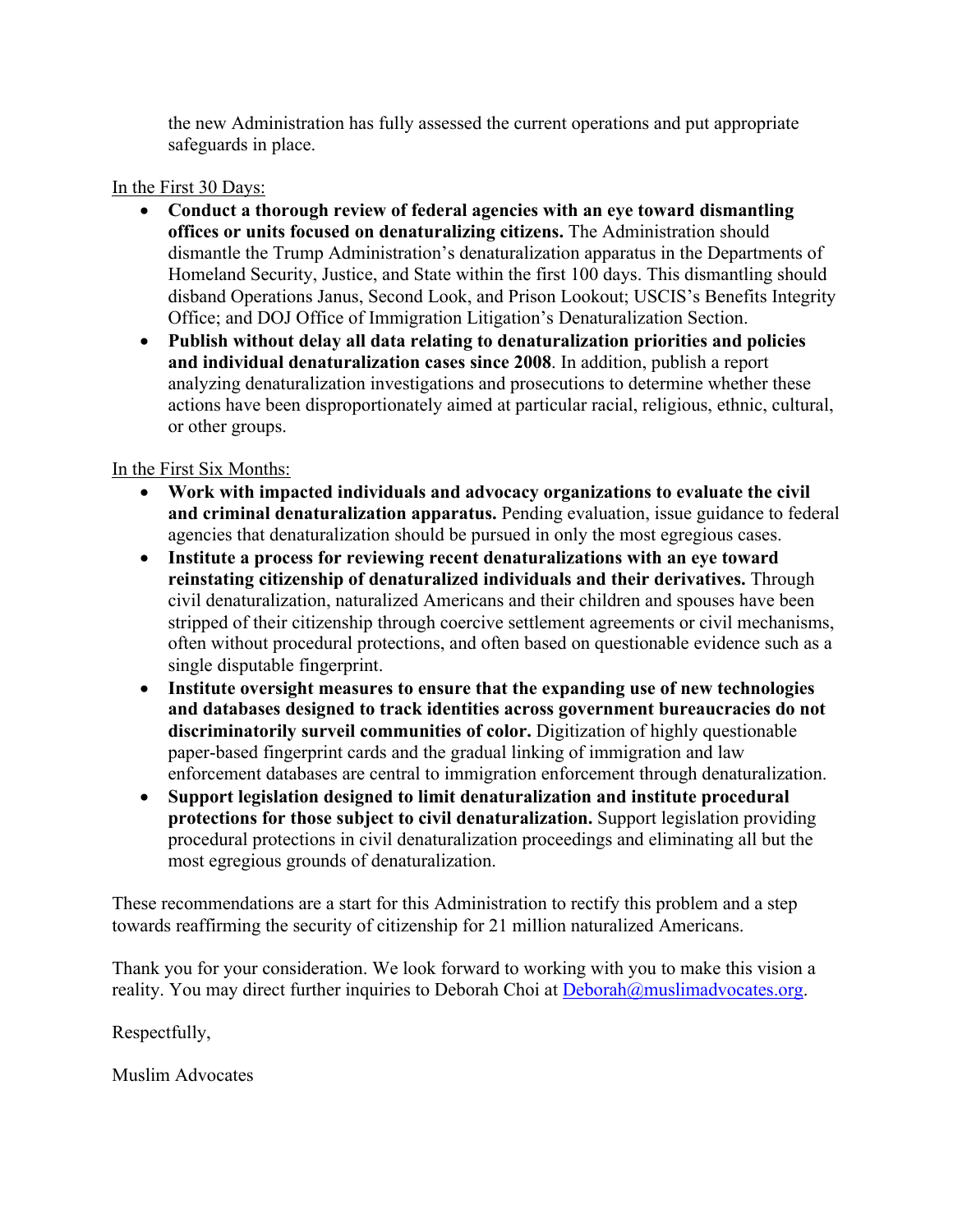Advocating Opportunity African Communities Together Alianza Nacional de Campesinas Asian Americans Advancing Justice - AAJC Asian Americans Advancing Justice - Atlanta Asian Law Alliance **CARECEN** Center for Gender & Refugee Studies Center for Victims of Torture Central American Resource Center of California (CARECEN Los Angeles) Church World Service Citizenship News City of Seattle Office of Immigrant and Refugee Affairs Coalition for Humane Immigrant Rights (CHIRLA) Colectiva Legal del Pueblo Colorado Immigrant Rights Coalition (CIRC) Disciples Refugee and Immigration Ministries Entre Hermanos Freedom Network USA Georgia Association of Latino Elected Officials (GALEO) GMHC Haitian Bridge Alliance HIAS Pennsylvania Hispanic Federation Illinois Coalition for Immigrant and Refugee Rights Immigrant Legal Resource Center (ILRC) League of Women Voters of the United States Multicultural Efforts to end Sexual Assault (MESA) Muslim Bar Association of New York NALEO Educational Fund National Immigration Project (NIPNLG) National Partnership for New Americans (NPNA) North Carolina Asian Americans Together Network in Solidarity with the People of Guatemala (NISGUA) OneAmerica Open Society Justice Initiative Oxfam America Project South Self-Help for the Elderly Service Employees International Union (SEIU) The Sikh Coalition South Asian Americans Leading Together (SAALT) Southeast Asia Resource Action Center Southern Poverty Law Center U.S. Committee for Refugees and Immigrants Union for Reform Judaism